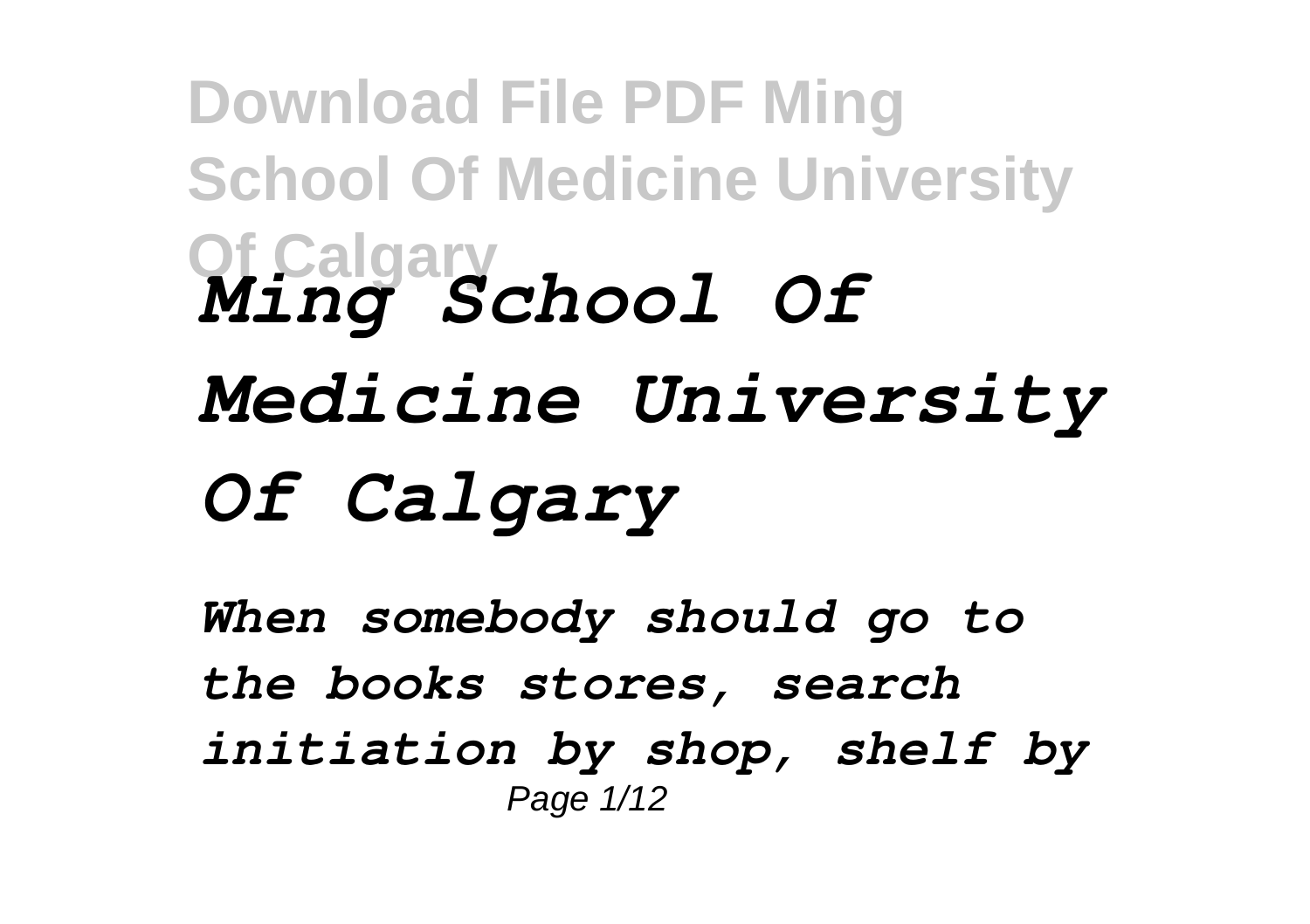**Download File PDF Ming School Of Medicine University Of Calgary** *shelf, it is really problematic. This is why we offer the book compilations in this website. It will certainly ease you to see guide ming school of medicine university of calgary as you such as.* Page 2/12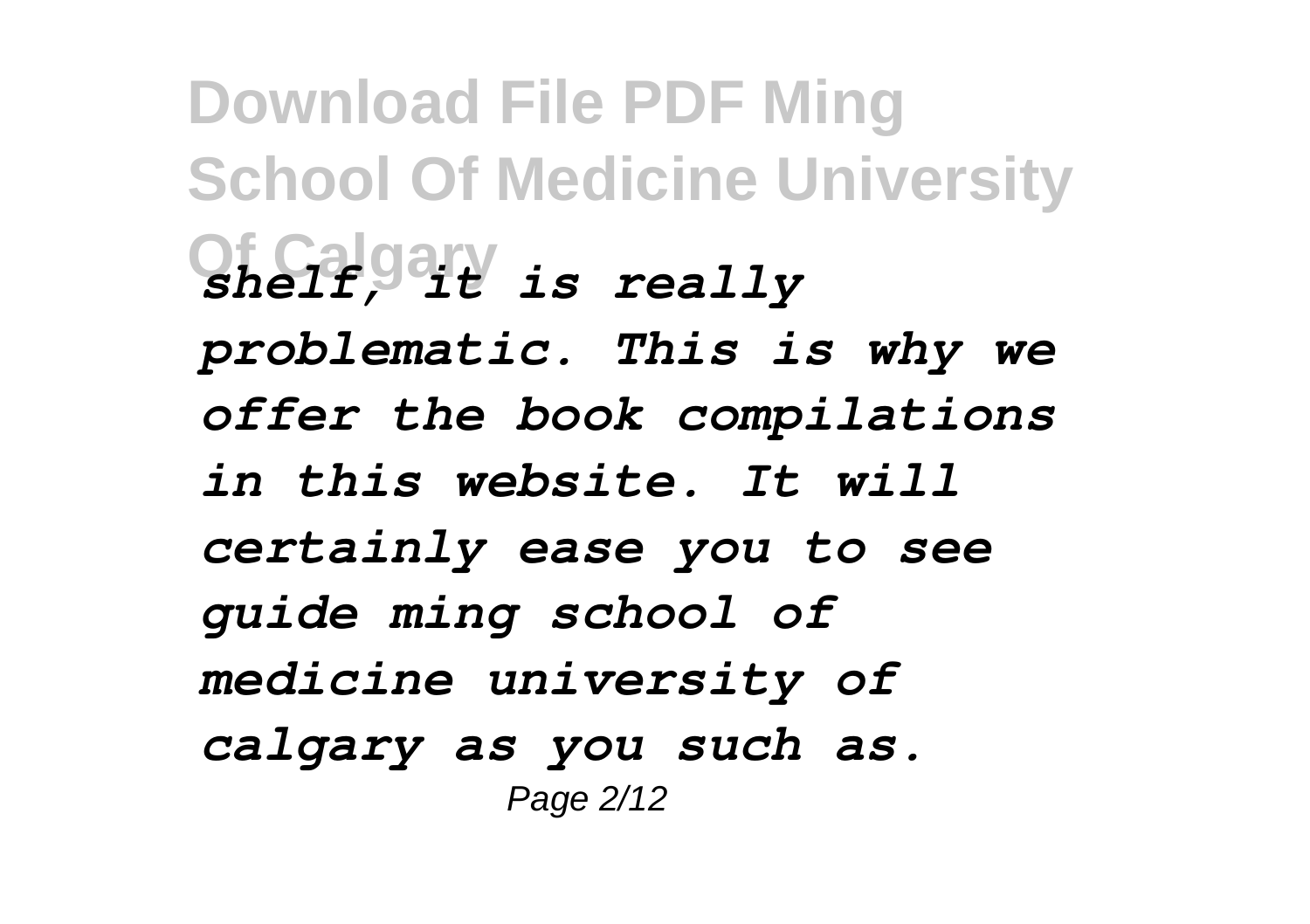**Download File PDF Ming School Of Medicine University Of Calgary**

*By searching the title, publisher, or authors of guide you in reality want, you can discover them rapidly. In the house, workplace, or perhaps in your method can be every* Page 3/12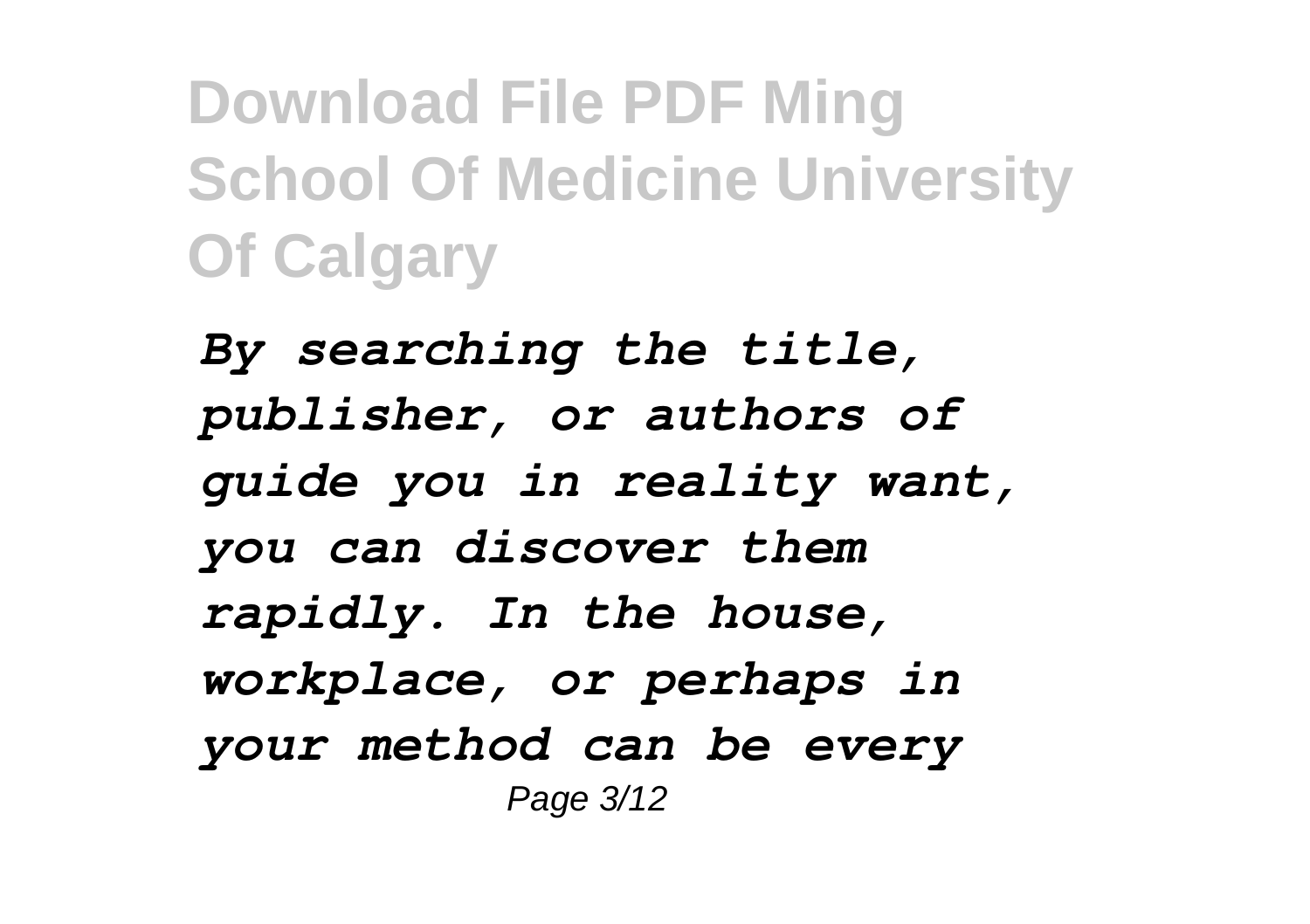**Download File PDF Ming School Of Medicine University Of Calgary** *best place within net connections. If you aspire to download and install the ming school of medicine university of calgary, it is categorically simple then, previously currently we extend the colleague to* Page 4/12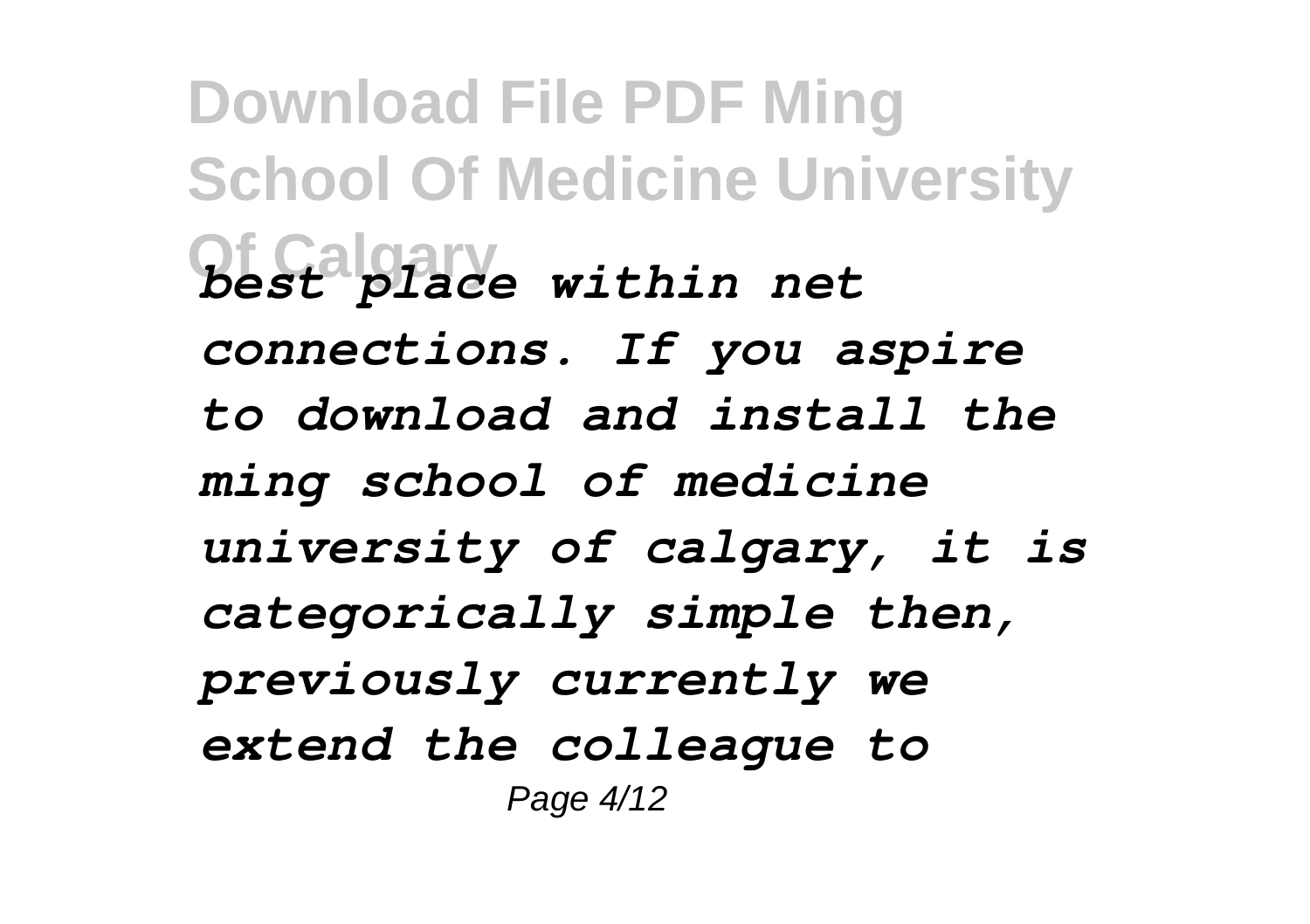**Download File PDF Ming School Of Medicine University Of Calgary** *purchase and create bargains to download and install ming school of medicine university of calgary so simple!*

## *Amazon's star rating and* Page 5/12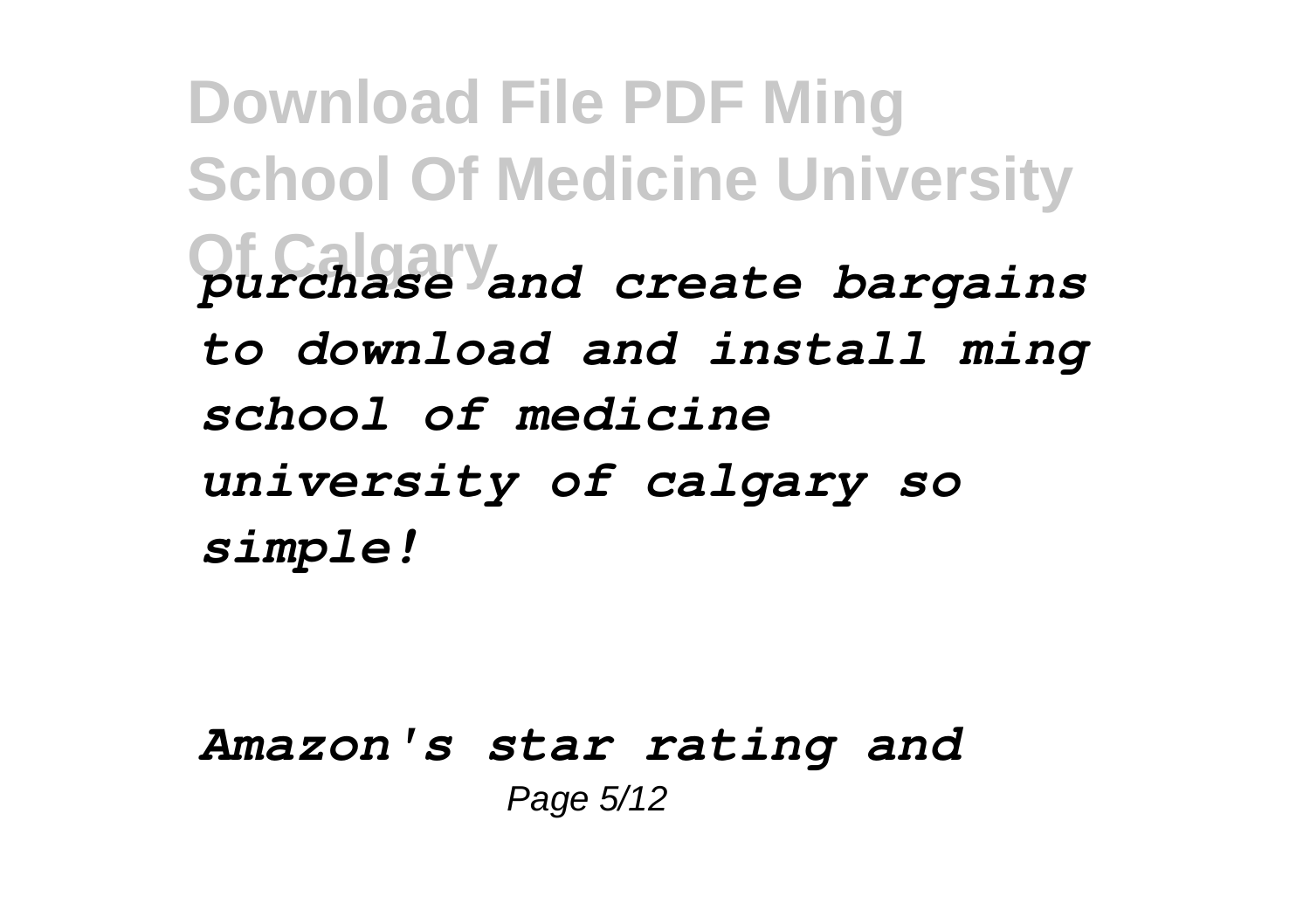**Download File PDF Ming School Of Medicine University Of Calgary** *?its number of reviews are shown below each book, along with the cover image and description. You can browse the past day's free books as well but you must create an account before downloading anything. A free account* Page 6/12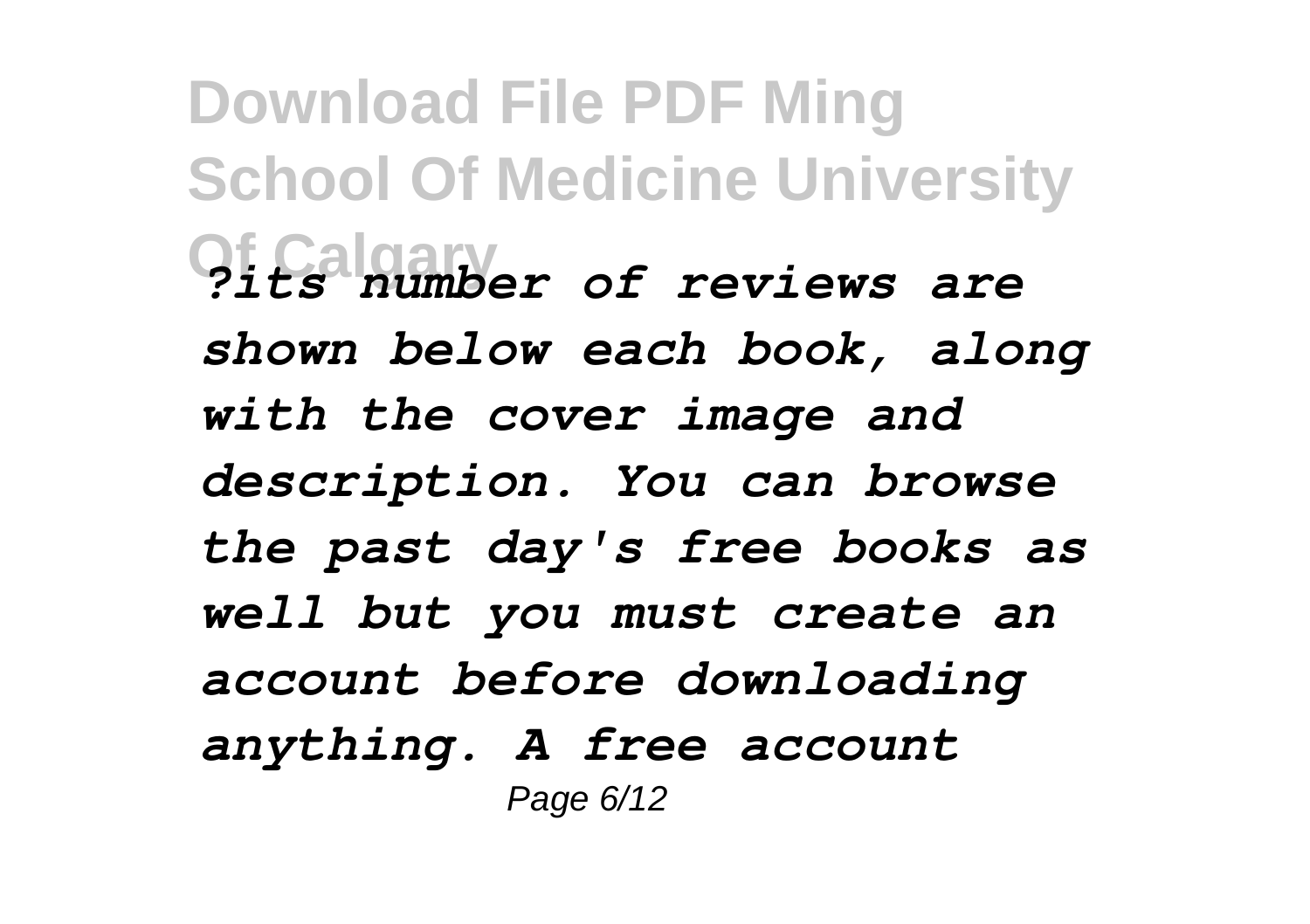**Download File PDF Ming School Of Medicine University Of Calgary** *also gives you access to email alerts in all the genres you choose.*

*Faculty | Lee Kong Chian School of Medicine | NTU Singapore* Page 7/12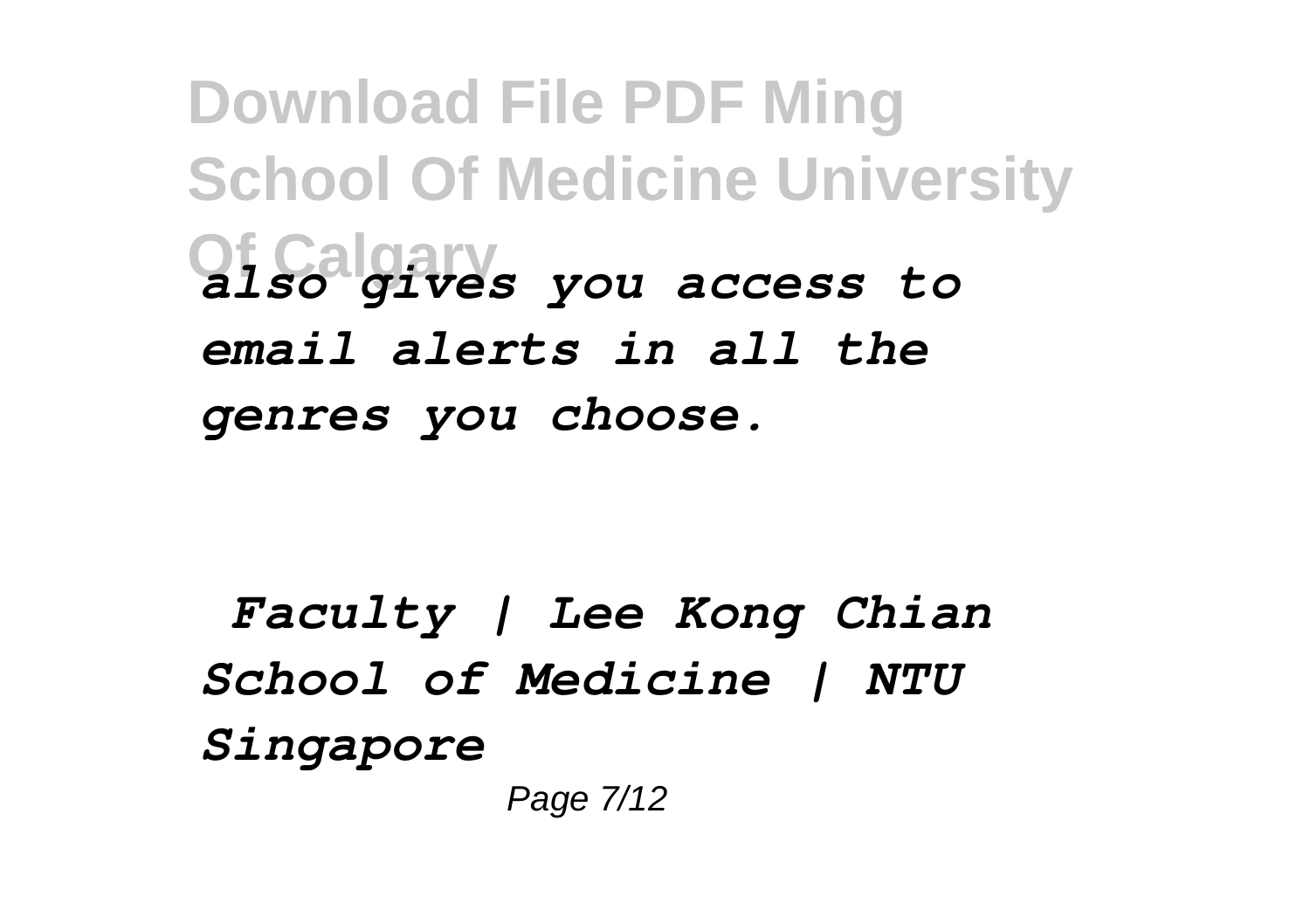**Download File PDF Ming School Of Medicine University Of Calgary** *Both first-line treatment with nivolumab plus chemotherapy and first-line treatment with nivolumab plus ipilimumab resulted in significantly longer overall survival than chemotherapy alone in patients with* Page 8/12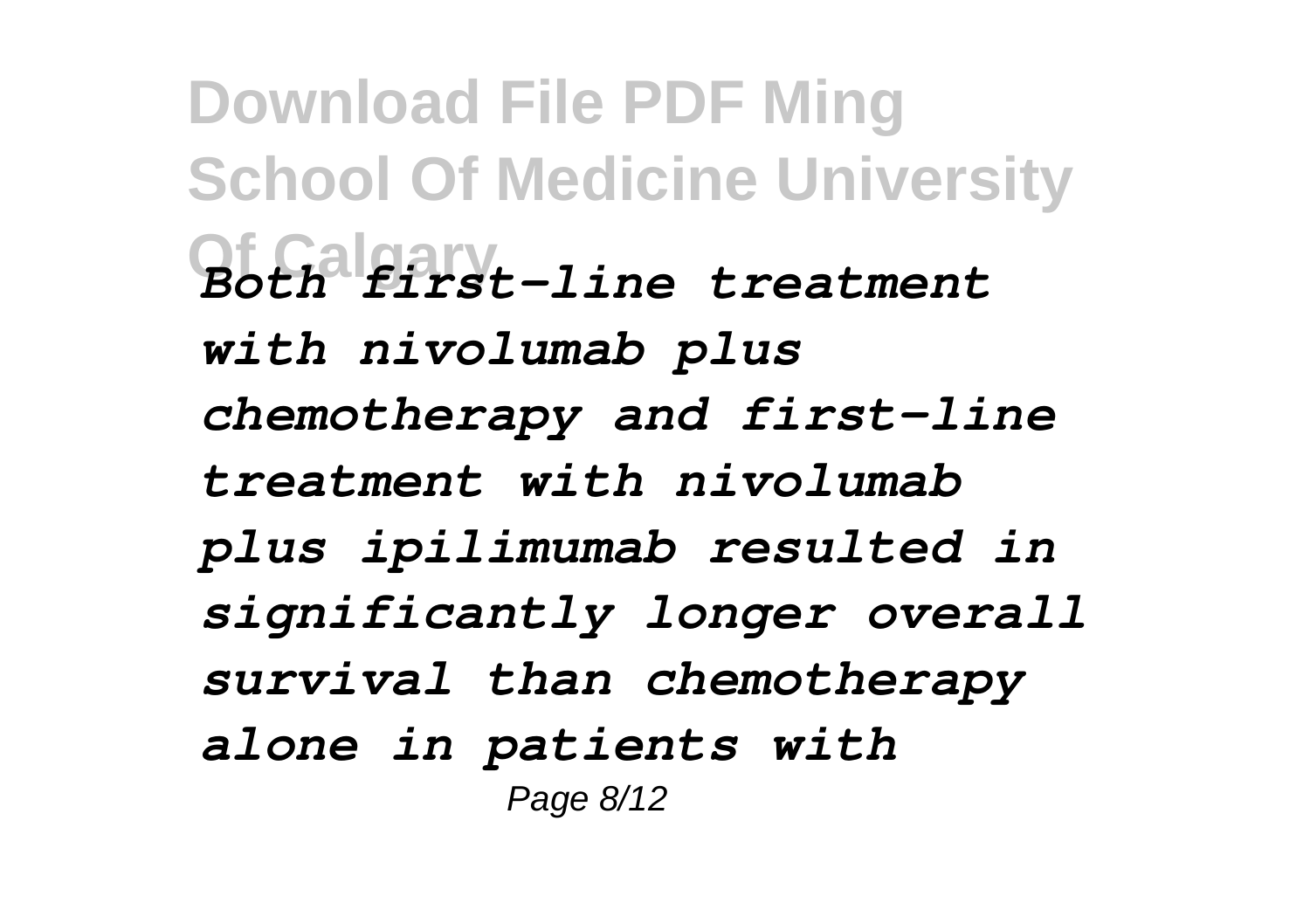**Download File PDF Ming School Of Medicine University Of Calgary** *advanced esophageal squamouscell carcinoma, with no new safety signals identified. (Funded by …*

*Ming School Of Medicine University Scientist Course Lead,* Page 9/12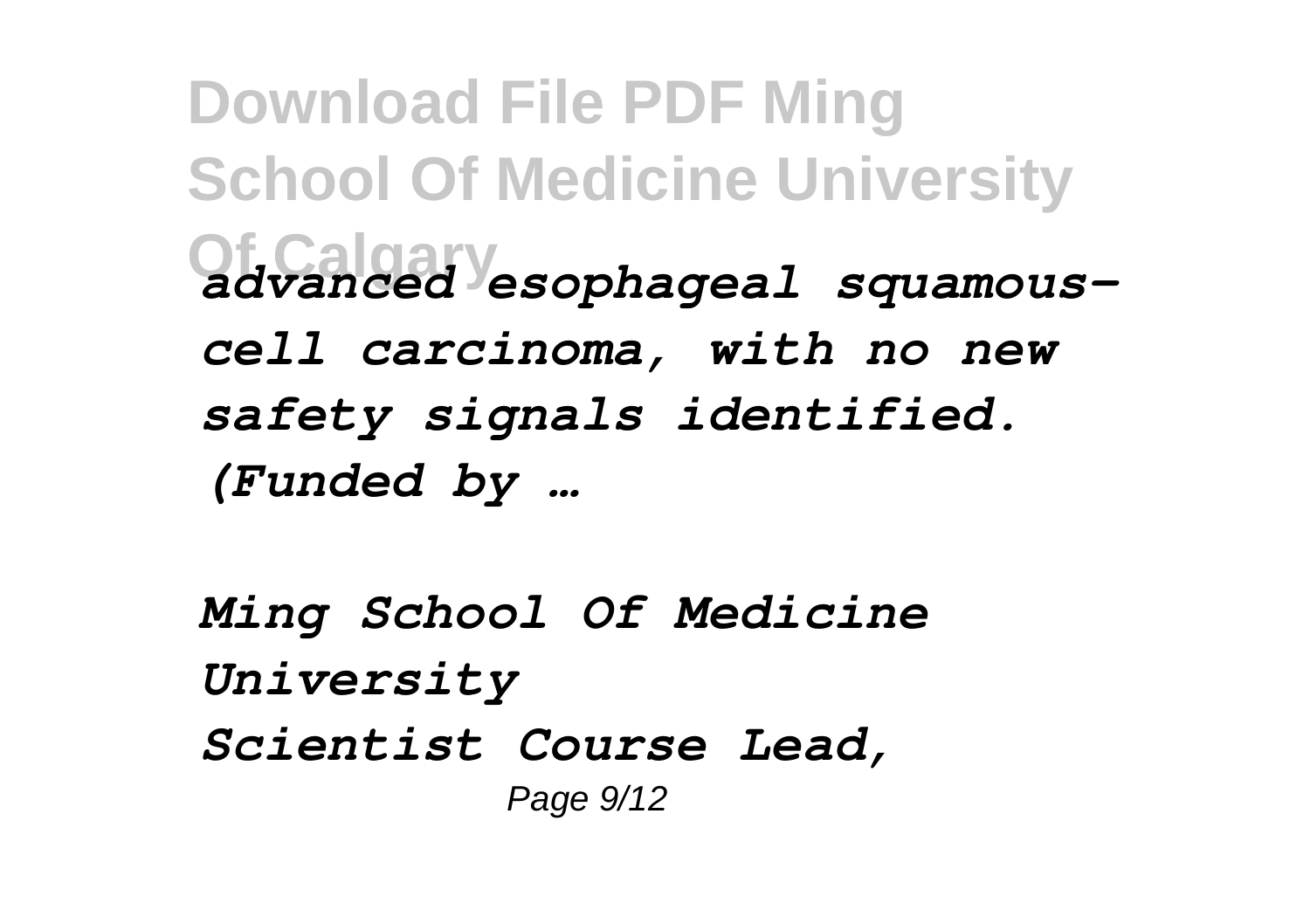**Download File PDF Ming School Of Medicine University Of Calgary** *Innovations in Medicine yusuf.ali@ntu.edu.sg Assoc Prof Yen CHOO Associate Professor of Stem Cell Science and Regenerative Medicine Co-Executive Director of NTU Institute for Health Technologies* Page 10/12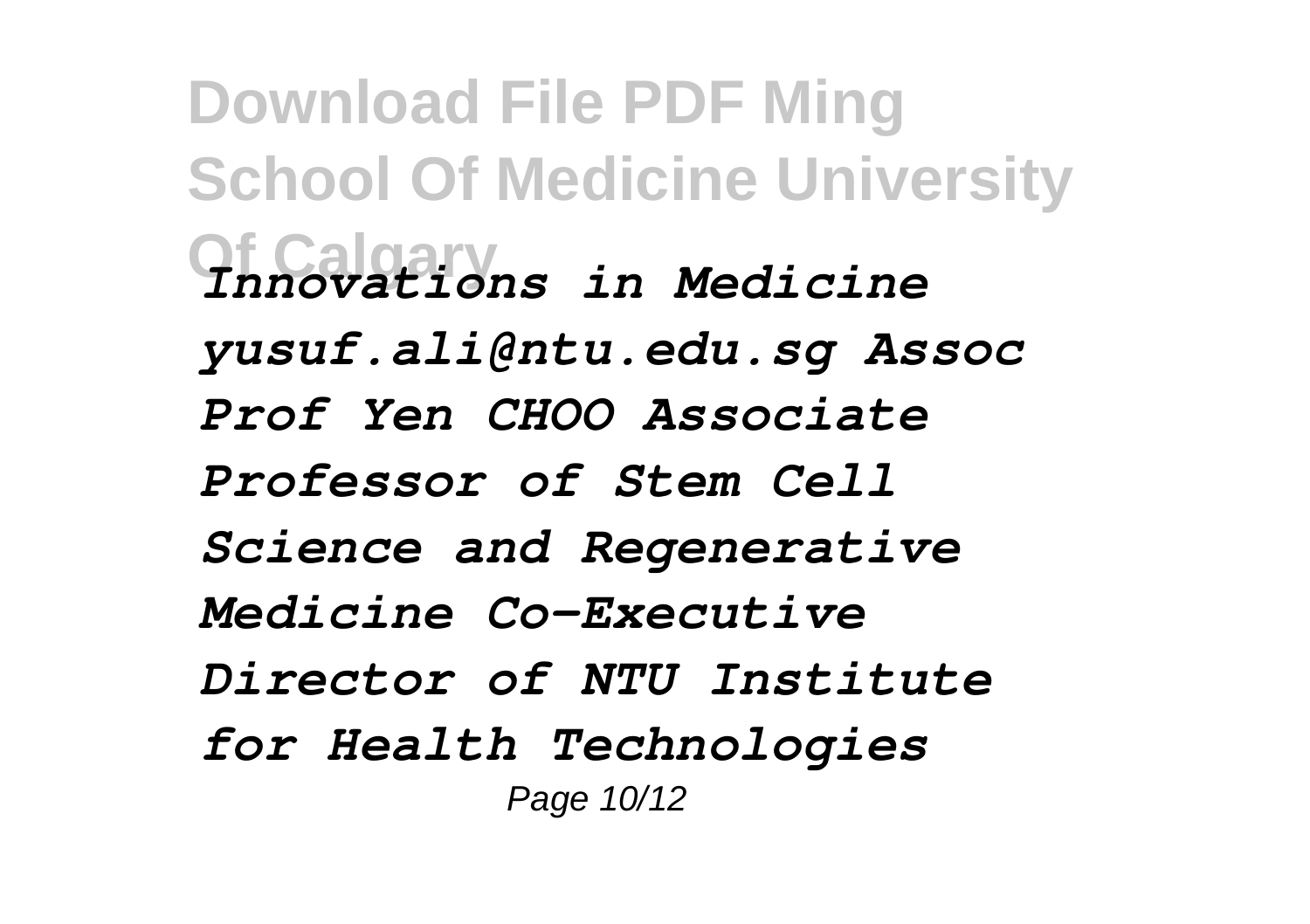**Download File PDF Ming School Of Medicine University Of Calgary** *(HealthTech NTU) yen.choo@ntu.edu.sg: Assoc Prof Sanjay CHOTIRMALL Assistant Dean, Faculty Affairs*

*Copyright code :*  Page 11/12